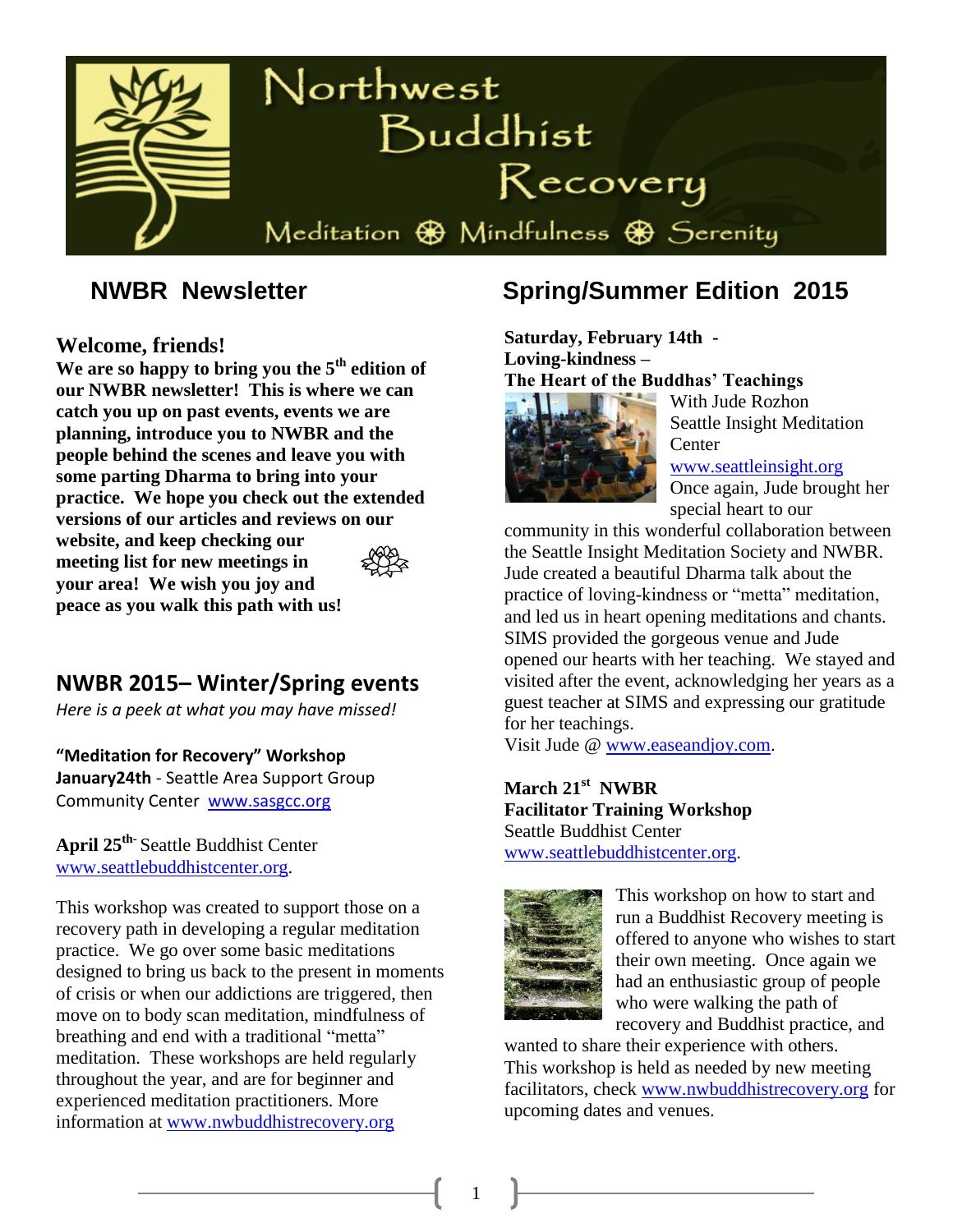#### **Winter/Spring events cont…**

#### **May 7th Dharma talk with Kevin Griffin** Seattle Insight Meditation Center



On his way to Cloud Mountain to lead a five day meditation retreat, Kevin kindly agreed to come to Seattle and talk to us about bringing joy to our practice, and read from his new book "Recovering Joy-A

Mindful Life After Addiction".

Kevin is always appreciated for his spontaneous, warm and insightful talks, and is well known for his unrehearsed and personal presentation of the Dharma.

# **UPCOMING EVENTS**

**These are some events we are working on for the fall/winter of 2015. Please go to our website @ [www.nwbuddhistrecovery.org](http://www.nwbuddhistrecovery.org/) for information about specific events or to pre-register.**

### **August 2015 – Potluck Social Gathering**

Come celebrate your recovery and share your practice with other meditation practitioners, Buddhist recovery meeting facilitators and surprise guests. Bring a vegetarian dish or yummy treat to share, and have fun in the sun with others in our Buddhist recovery community.

#### **September -NWBR First Annual fundraiser**

This will be a month long multi-faceted event to help us raise money to complete projects and fund future events. Do you have any ideas? Are you called to volunteer with us? Contact Debra @ [debra.nwbr@gmail.com.](mailto:debra.nwbr@gmail.com)

#### **October - Refuge Recovery event w/ David Smith**

Come join NWBR and Refuge Recovery Northwest in welcoming author and guiding teacher at the "Against the Stream Meditation Center" in Nashville, for a Dharma talk and weekend meditation workshop.

#### **Nov.21-23 -Valerie "Vimalasara" Mason-John**

Co-author of *"Eight Step Recovery-Using the Buddhas' teaching to overcome addiction".* Dharma talk and weekend non-residential retreat.

#### **December -Winter Solstice Event**

This event will celebrate the light within us all, and help us to dispel the wet, Seattle winter blues! We envision music, food and fun with our "friends on the path"!



# **2015 NWBR BOARD OF DIRECTORS**

**Calico Cook** – President, Website Administrator *Calico has been a software developer for over 25 years and has an active interest in helping non-profits thrive online. He is also an artist, a musician, a waterman, a lover of nature and a caring father. His introduction to Buddhist practice was with Buddhist Recovery, with this practice and within these meetings he found the recovery support and stressmanagement tools he needed to thrive versus just survive. As president of NWBR and meeting facilitator, he is working to grow the Buddhist Recovery community in the Pacific Northwest. Calico co-founded NWBR in 2012 with the creation of the NWBR website.* 

#### **Debra Greenfield** - Secretary/Treasurer

*Debra has been a Dhamma student and practitioner of Buddhist meditation since 2005. She currently leads "Meditation for Recovery" and "NWBR facilitator training" workshops and facilitates events.. Her published works include the quarterly NWBR newsletter, facilitator training workbooks and assorted articles on Buddhism & Recovery. Debra founded NWBR in 2012 with the goal of bringing together the local Buddhist Recovery Community with a resource website and sponsoring events with Buddhist recovery authors and teachers. She currently lives and practices in a tiny cabin on a mountain pass with her husband in Sumas,WA.*

#### **Rebekah Reineke** – Membership & Community Outreach Coordinator

*Rebekah is the newest member of the NWBR board of directors, enthusiastically handling all of the meeting communication and supporting new meetings. Rebekah used Noah Levines' teachings and the Dharma Punx community here in Seattle to gain her sobriety. Now 5 years later she is facilitating a Refuge Recovery group and handles the Northwest Chapter of Refuge Recovery. She also facilitates an "Eight Step Recovery" group (based upon the book of the same name) as well as a "Mindful Grief and Loss" support group each week. She is currently writing her own book with the help of a 12-step Buddhist Recovery author.*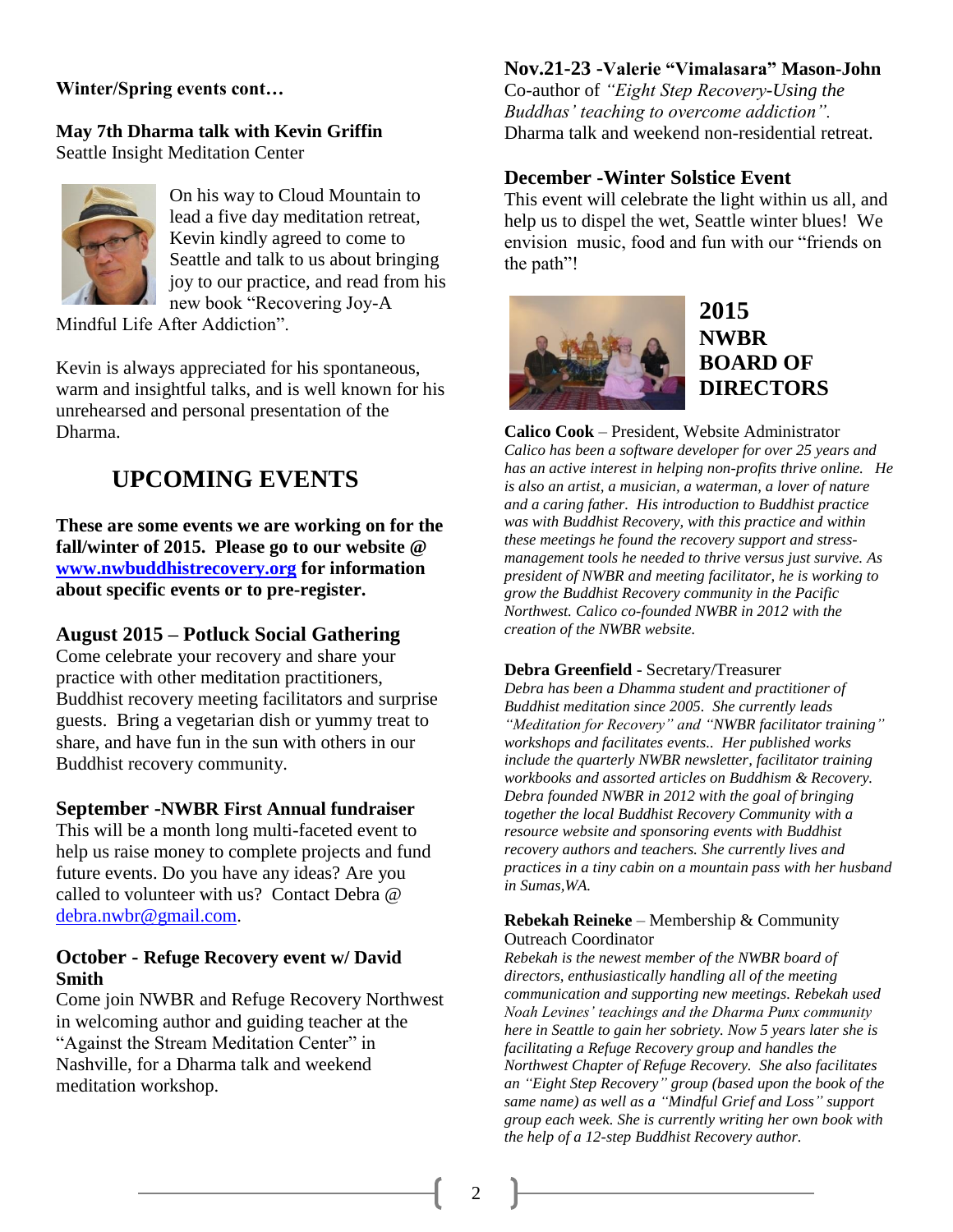## **INTERVIEW WITH A TEACHER -**

*by Debra G.*



**A conversation with Zen Monk, addiction recovery worker and Buddhist chaplain, Ven.Thay Kobai Whitney of the Plum Mtn. Buddhist Community.**

I became curious about Ven. Thay Kobai Whitney after reading about his work with recently released inmates at his Plum Mountain Buddhist Community, his Buddhist Recovery meeting in Aberdeen, and his blogs about integrating his own 12-step program work with his Buddhist path.

*NWBR - If you could choose the core teachings of the Buddha that you share with those suffering from addiction or dealing with incarceration, what would they be and why?* 

*VK -* I think Buddhism has a really good way to explain about the nature of addiction. Buddhism also has its own 12 steps—the Four Noble Truths and Eightfold path. Also the "Three Poisons" of greed, hatred and delusion, really the whole of Buddhist teachings, cover what is going on when we are using, with our constant attempts to hold on what we have or to push away people, places and things we don't like. The Teachings also provide a blueprint in the Four Noble Truths for how to live, outlining practices of lifelong projects like "right livelihood" or "right speech" that can lead us to a more ethical life with less suffering. What I would like to tell the readers is that this path is a *practice*. We have to just keep at it. It's like if you want to be really good on the violin or the piano, you have to practice every day. That's what we have to do. All the Buddha taught and promised was contentment *in this lifetime.* If we want that we have to practice with the contemplative *and* the ethical components. We need to encourage each other and to keep at it.

#### END

**To read the full interview, or learn more about Ven. Kobai and the Plum Mountain Community, go to our website @**

**[www.nwbuddhistrecovery.org/nwbr/interview-with](http://www.nwbuddhistrecovery.org/nwbr/interview-with-a-teacher)[a-teacher.](http://www.nwbuddhistrecovery.org/nwbr/interview-with-a-teacher)** 

## **E-BOOK REVIEW** *– by Rebekah R.* **Ethical Mindfulness by David Smith**

In the book "Ethical Mindfulness", Dave Smith shares his story of recovery and uses it to show us how the simple foundations of Buddhist

practice can help us where ethics are concerned, stressing the importance of balancing our meditation practice with an ethical lifestyle. After suffering many devastating losses at a young age, he turned to drugs, alcohol, sex and prostitution. Eventually he found the Twelve Steps and the community therein, along with mindfulness meditation, which he attributes to saving his life.

The intention of his e-book is to help the reader "respond to the ups and downs of life without creating unnecessary suffering". Dave has dedicated the last six years of his life to the Buddhist path and uses the core teachings of Buddhism as a kind of map to navigate the mind and heart.

There are two main concepts he focuses on in this book. "Ethical- being the development and maintenance of intentions that hold non-harming of self and others as a core value, and "Mindfulness"- being the ability to objectively monitor the arising and passing away of thoughts, emotions and sensations within the framework of present-time awareness. He describes between "Secular" mindfulness, which is associated more with what we know as Mindfulness-Based Stress reduction (developed as a strategy for pain management), and "Classical mindfulness", using meditation as a part of the direct path to liberation from suffering in this world. He also goes into how emotions and emotional intelligence play a part in our path to freedom from suffering.

Dave does an extraordinary job of packing a lot of great information into a small book, definitely worth your time.

*Dave Smith is a Buddhist meditation teacher, addiction treatment specialist, experienced speaker, and published author, trained to teach Buddhist meditation by Noah Levine. He has extensive experience bringing meditative interventions into jails, prisons, youth detention centers and addiction treatment facilities. He is a guiding teacher and program director of the "Against the Stream Nashville Meditation Center" and teaches over 300 meditation classes and workshops a year. He has provided direct services for mental health agencies, public libraries, and speaks nationally at Addiction and Behavioral Health conferences.*

**For the full book review, go to our website @ [www.nwbuddhistrecovery.org/nwbr/ethical](http://www.nwbuddhistrecovery.org/nwbr/ethical-mindfulness)[mindfulness](http://www.nwbuddhistrecovery.org/nwbr/ethical-mindfulness) - and keep checking the website for an upcoming visit to Seattle by David in the fall, sponsored by Refuge Recovery Northwest and Northwest Buddhist Recovery!**